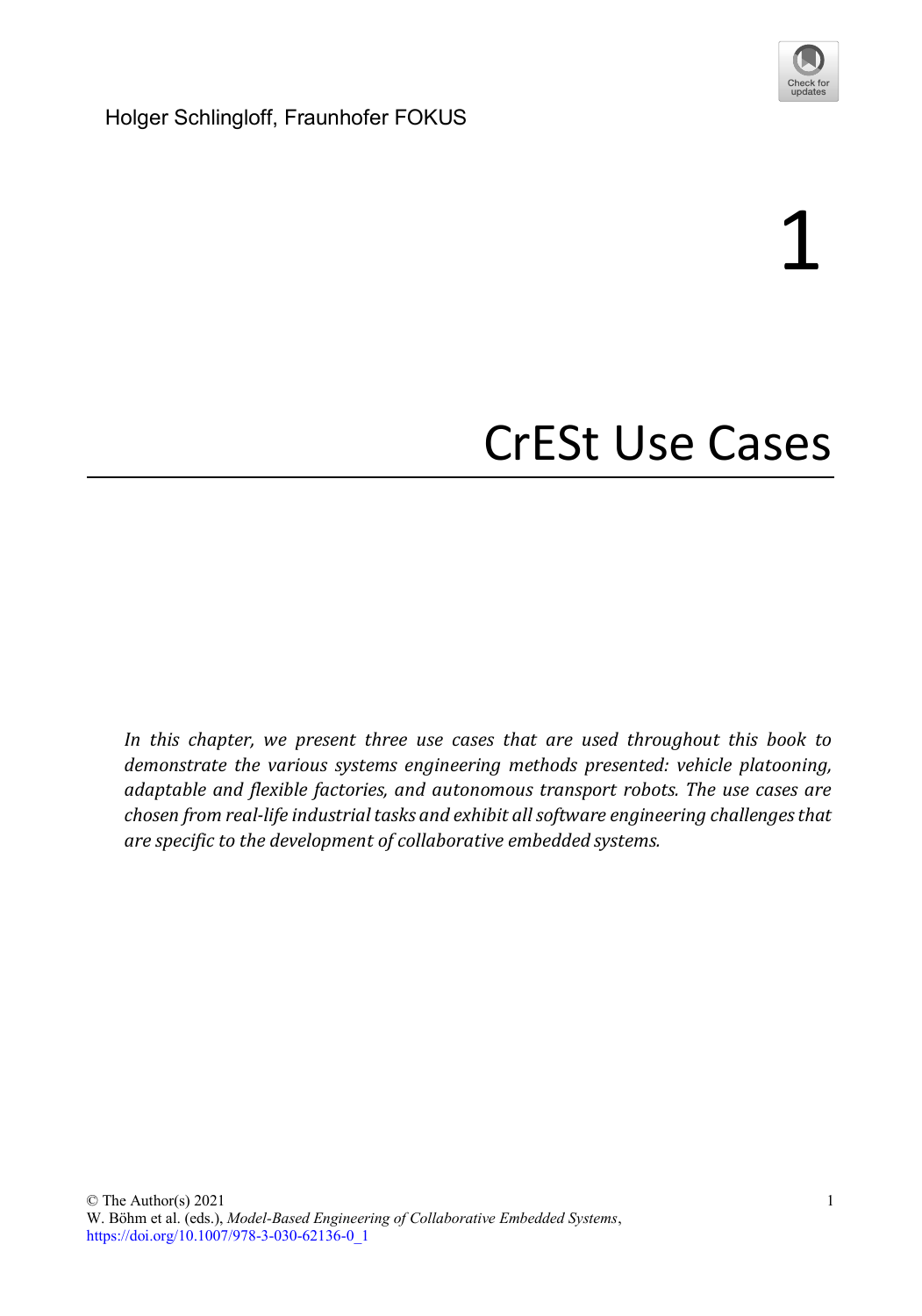#### **1.1 Introduction**

To derive and present the systems engineering methods described in this volume, three different industrial use cases are used throughout the book. These are vehicle platooning, adaptable and flexible factories, and autonomous transport robots. In the following, we describe each use case up to a level of detail that shows clearly how the respective process building blocks contribute to the overall development of the use case. For each use case, we first give some remarks on the historical evolution of the domain, then describe requirements and application scenarios for the use case, and finally describe the main challenges for development to be addressed in the rest of the book.

#### **1.2 Vehicle Platooning**

**CONSTRUCTION** 

In the "Vehicle Platooning" use case, we consider a group of vehicles that share the goal of traveling together at high speed for some distance. With the vehicles driving in a low-distance formation, the overall air resistance is decreased and fuel consumption is significantly reduced. Furthermore, more vehicles fit onto the street and traffic may be more efficient. However, in order to avoid crashing into one another, the vehicles have to communicate constantly. Scenarios within this use case are as follows: forming and dissolving a platoon, as well as single vehicles joining and leaving a platoon.

Cruise control (CC) in cars has been known since the 1950s. Up to now, such systems have been and still are limited to isolated control decisions executed individually based on local sensor data. In the future, vehicle-to-vehicle and vehicle-to-roadside communication technology will enable the cruise control systems to consider a vast range of additional context information (e.g., general traffic conditions, dangerous situations ahead, etc.). This will enable the cruise control system to establish effective collaboration between vehicles. This kind of collaborative cruise control will be the central component of upcoming fully autonomous vehicles.

Adaptive cruise control (ACC) is a step towards such a collaborative cruise control. It is an enhancement of conventional cruise control systems that allows the vehicle equipped with ACC to follow a vehicle in front with a pre-selected time gap by controlling the engine, power train, and/or service brakes. This means that the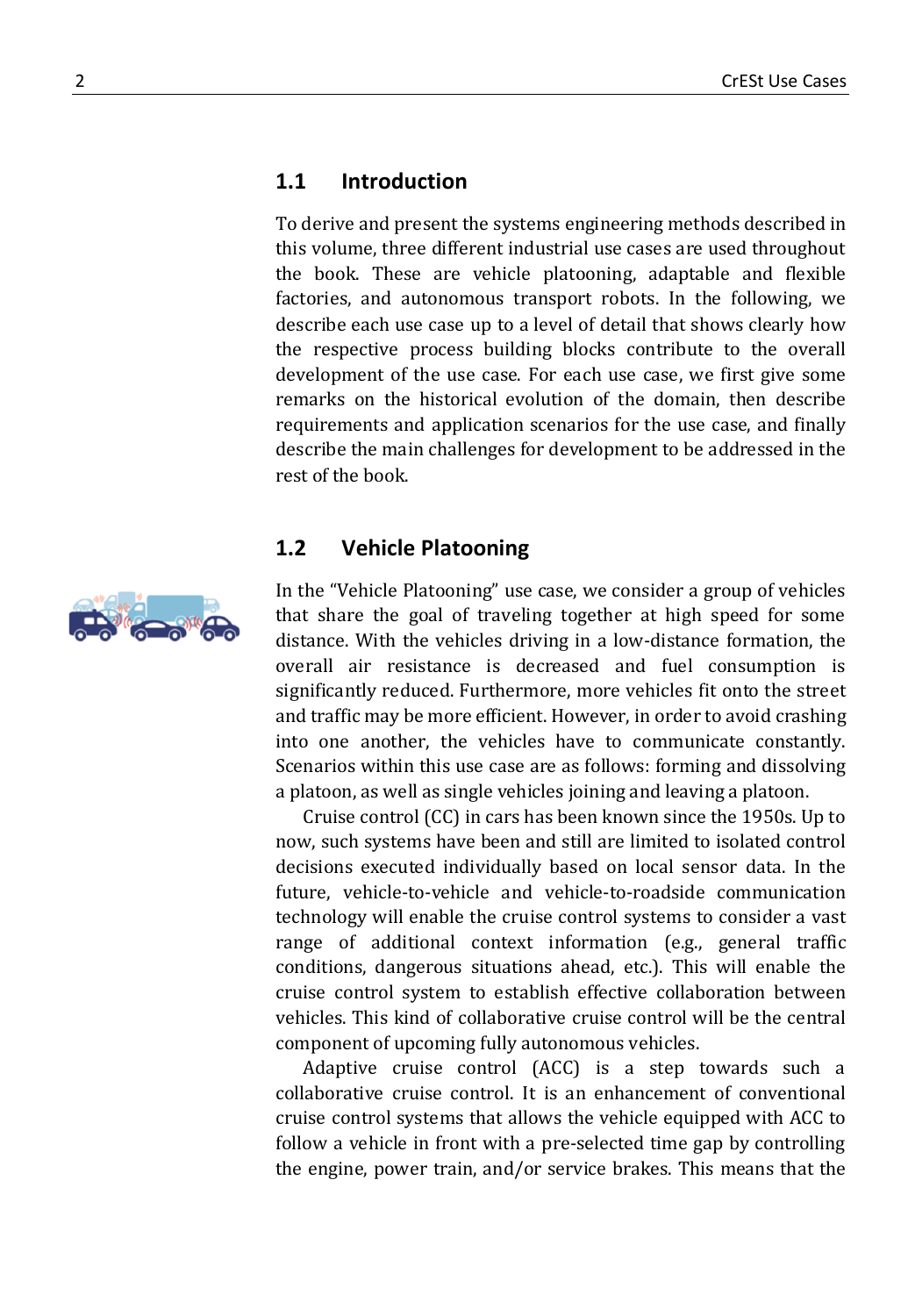ACC is a system that requests the onboard computers to control the vehicle's acceleration and deceleration. The most common ACC systems generally use automotive radar systems, placed at the front of the car, and/or a camera placed on the interior rear mirror. The radar is used to identify obstacles and predict their speed by sending and receiving radio waves. Camera-only ACC systems are currently being researched but are not yet state of the art. The ACC increases and reduces the car speed and automatically adjusts the vehicle speed to maintain a safe distance from vehicles ahead. The system may not react to parked, stopped, or slow-moving vehicles; it alerts the driver of an imminent crash and may apply limited braking but the main responsibility for steering the car lies with the driver.

<span id="page-2-0"></span>

*Fig. 1-1: SysML use case diagram "Platoon Membership"*

Collaborative adaptive cruise control (CACC) takes the ACC technology to the next level, enabling vehicles to adjust their speed to the preceding vehicle in their lane with direct car-to-car communication. In the following, we use "CACC" to denote the cyberphysical system of communicating controllers in collaborating vehicles (that is, the collaborative system group (CSG)) and "CACC ECU" to denote the electronic control unit(s) in an individual vehicle (that is, the collaborative embedded system (CES)). Compared to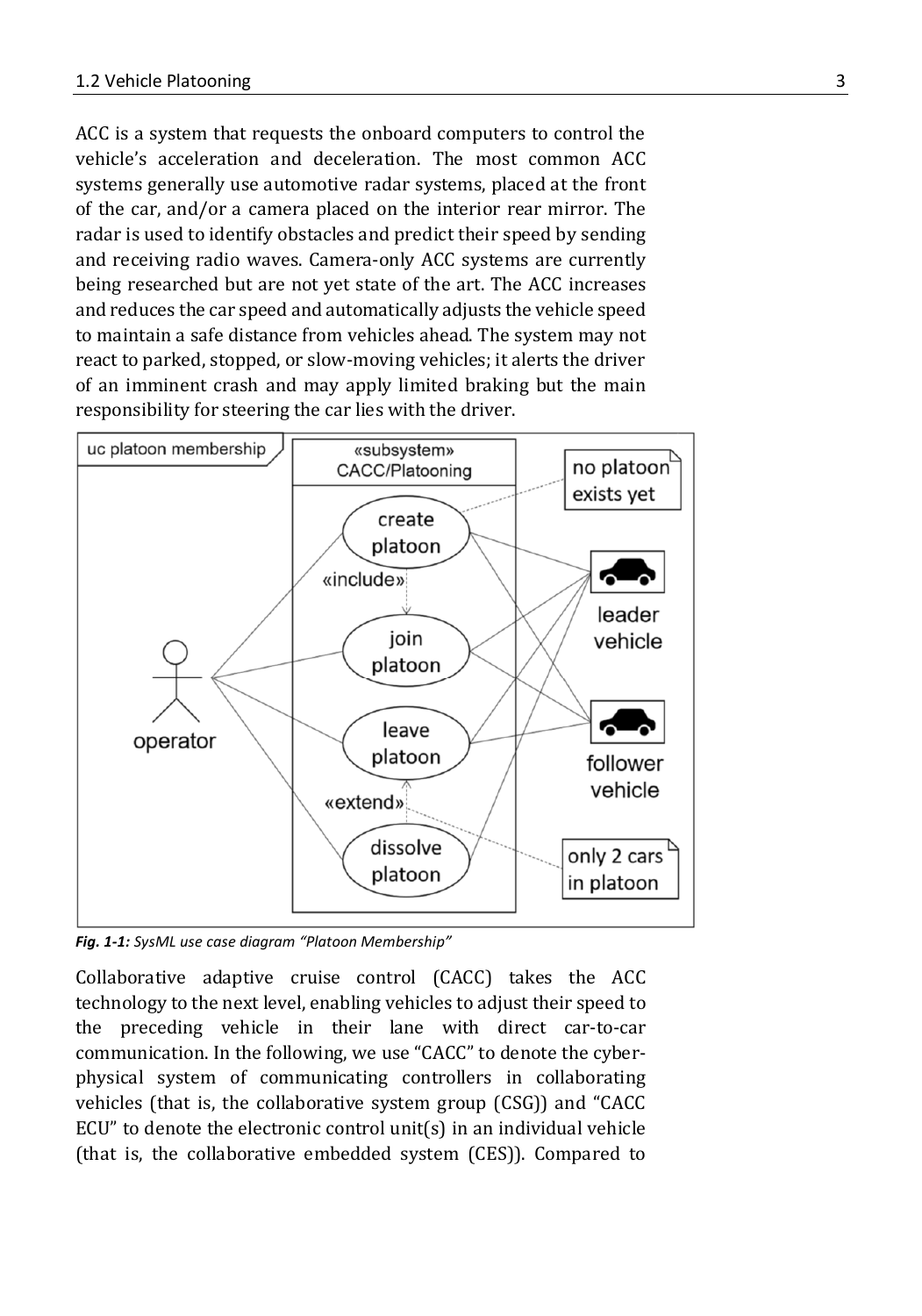classical ACC, a CACC can respond faster to speed changes by preceding vehicles and even vehicles beyond the line of sight. These advancements improve the stability of the traffic flow, increase driver confidence, and allow distances to be minimized for vehicle-following. Ultimately, this results in better use of a highway's capacity and greater fuel efficiency. To increase efficiency by leveraging the collaborative aspect, the CACC may be observing several of the following common goals and targets:

- $\Box$  Same destination (at least partially)
- $\Box$  Support when driving on an unknown road/to an unknown destination
- $\Box$  Desired and steady cruising speed
- $\Box$  Reduced time and fuel consumption

[Figure](#page-2-0) 1-1 shows the main SysML use case diagram<sup>1</sup> for platooning. Most of the collaborative aspects of the CACC functionality occur when a platoon is formed. Before any automated vehicle control can start, the vehicles have to notice each other and agree on a common driving strategy. During this phase, several aspects have to be considered:

- $\Box$  The vehicles must be in a close range so that a platoon can be formed physically. Therefore, the CACC must be aware of the physical location, speed, and direction of each vehicle. As a minimum, the vehicles must be aware of other CACC-capable vehicles and cars in their immediate vicinity.
- $\Box$  The vehicles must have a common driving direction. In the simplest case, the CACC would know the complete routes that all participating vehicles are about to travel. However, due to privacy concerns, this may not be the case; only partial information may be available from some vehicles.
- $\Box$  The vehicles should have a common or at least similar driving characteristic or goal. A truck platoon that wants to drive as economically and safely as possible might not be acceptable for a driver of a powerful car who wants to travel as fast as possible. Other drivers might not be willing to accept a very close distance to the surrounding vehicles, which is necessary to maximize the fuel savings. Such driving characteristics have to be negotiated between the participants.

<sup>1</sup> The term "SysML use case" should not be confused with the three use cases for collaborative embedded systems presented in this chapter. A SysML use case describes a dedicated functionality for a certain actor.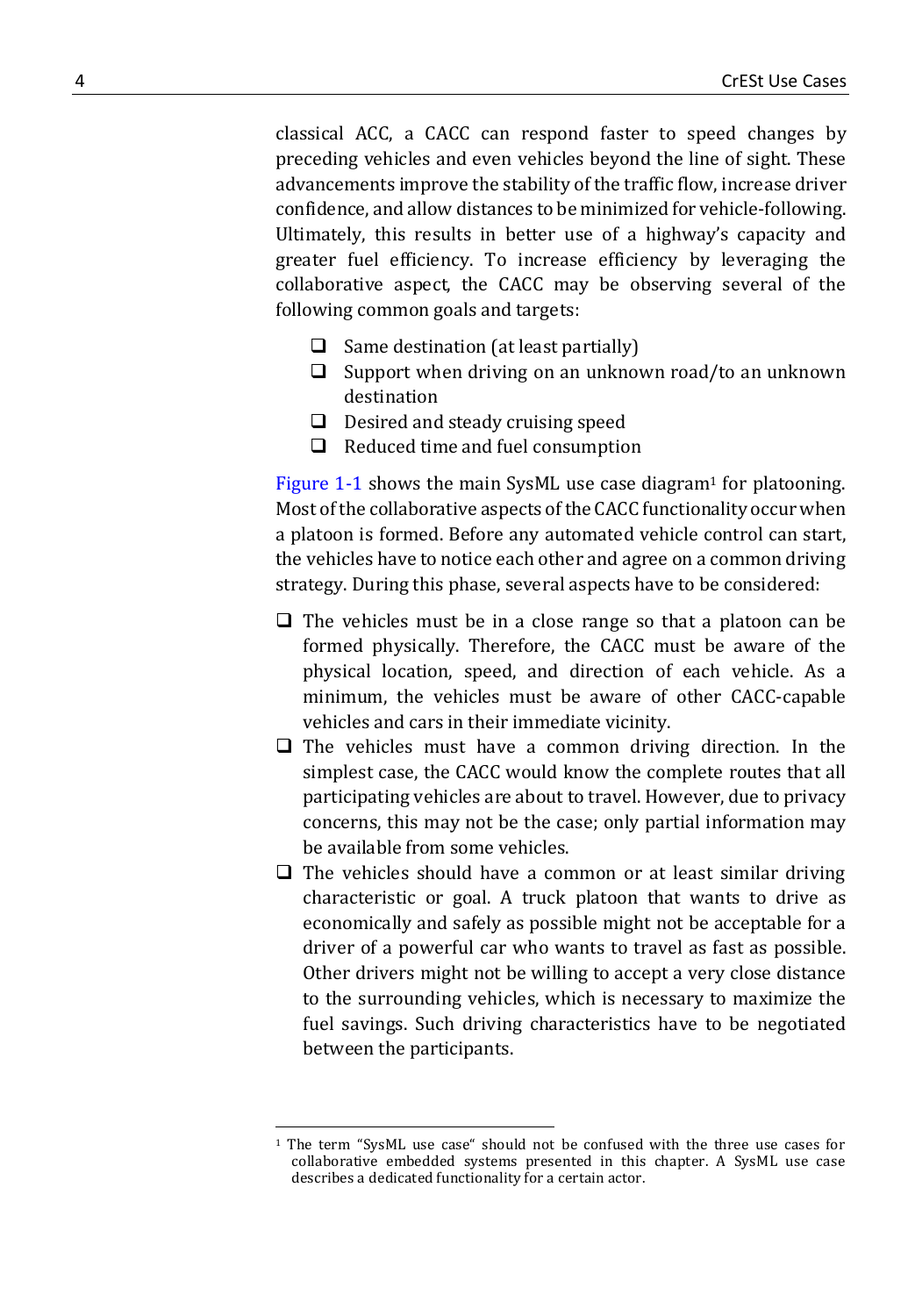$\Box$  The vehicles must agree on their roles in a platoon. A lead vehicle (LV) has to be selected; all other platoon members will be assigned the role of a follower vehicle (FV). Either role might not be acceptable for some drivers. During the negotiations, a car can be a potential lead vehicle (PLV) or a potential follower vehicle (PFV).

A typical scenario for this use case is as follows. A vehicle drives on the highway and wants to create a platoon. The CACC ECU of this vehicle generates a platoon proposal and continuously broadcasts it to other vehicles that might join the platoon. Another vehicle's CACC ECU receives the proposal and accepts it. After the acceptance, both vehicles start a "platoon verification" routine, which includes a platoon role allocation (PLV and PFV). During the verification, no other vehicle can connect to the platoon. The PFV joins the PLV longitudinally at the rear. The speed of both vehicles is synchronized to establish a pairing. When the verification is closed and the platoon is created, PLV becomes LV and PFV becomes  $FV_1$ .

In the meantime, the platoon proposal remains active. Invitations for other cars to join the platoon are continuously broadcast. If a PFV<sub>2</sub> receives this request and accepts the proposal, the existing platoon will be extended by another FV. In the simplest scenario,  $PFV<sub>2</sub>$  must join at the rear of the platoon  $-$  in other words, behind FV<sub>1</sub>. More complex scenarios would allow a vehicle to also join somewhere in the middle of an existing platoon. Assuming that the communication is organized as a peer-to-peer network,  $PFV_2$  can pair with  $FV_1$  or LV, depending on the platoon network topology. Once the pairing is finished, the platoon join is closed;  $PFV_2$  becomes  $FV_2$  and the platoon regulation takes control.

There are many more aspects and parameters that have to be considered or negotiated during the build-up phase of a platoon. As the vehicle platooning use case is considered in various chapters throughout the book, we do not go into detail here. Moreover, there are operations that may be reasonable but are not considered in this book, such as changing the order or the leader of a platoon, fusing two platoons into one, or splitting one platoon into two. A collaborative platoon management system has to be flexible enough to cope with such diverse information.

The CACC use case exhibits many challenges for advanced software engineering, described as typical for the development of CESs in Chapter 3: the complex functionality is realized mainly by software, there is a high degree of networking of heterogeneous components, and the system must act reliably and autonomously. Furthermore, the development must take into account common and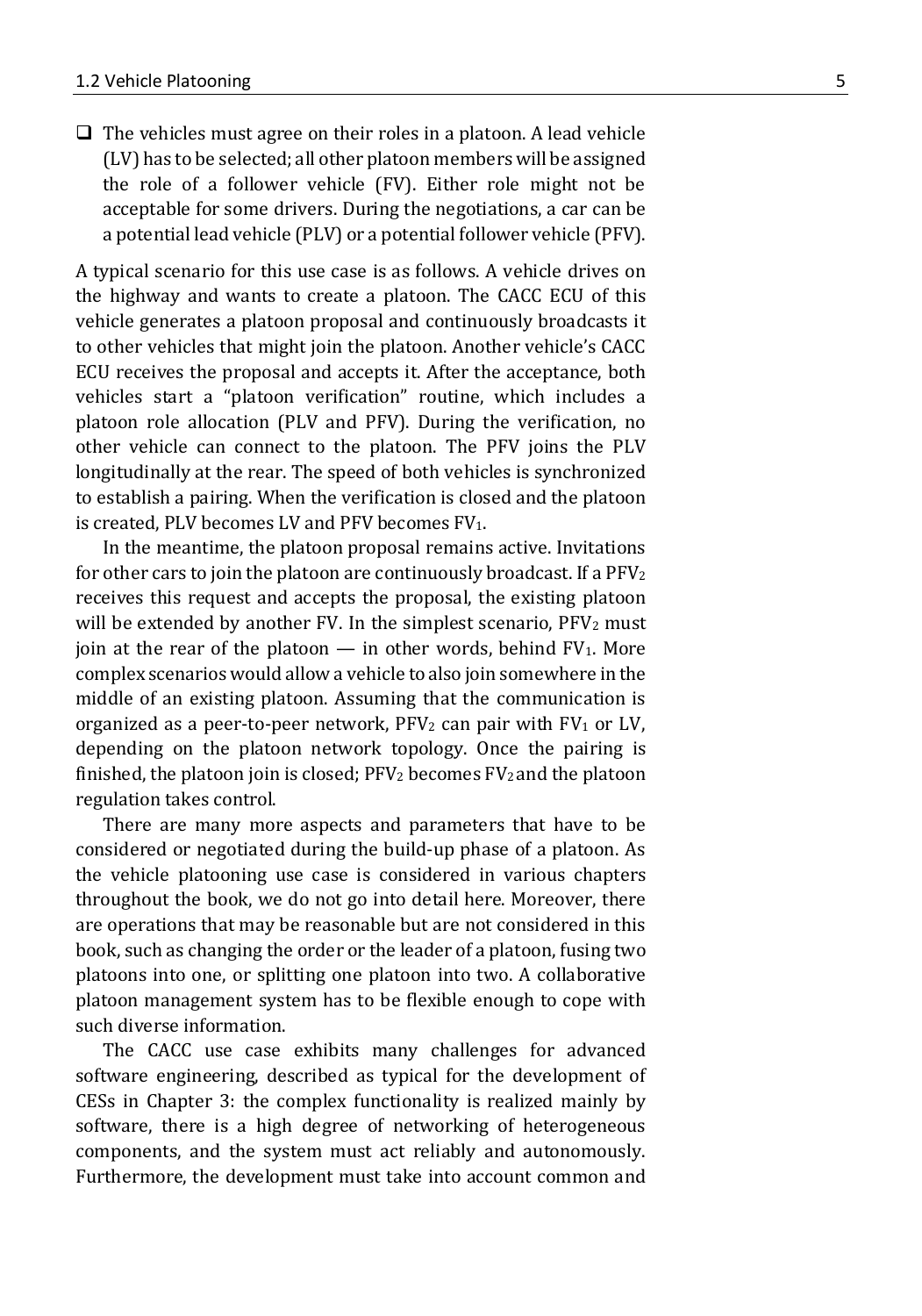conflicting goals of the CESs. The challenges addressed in this book can be summarized as follows:

- $\Box$  Conception, implementation, and validation of a CACC that realizes the function of driving in a platoon
- $\Box$  Assessment of the quality of the platoon regulation concept, especially with respect to safety and reliability
- $\Box$  Platoon communication concept and its quality, especially the security
- $\Box$  Heterogeneity of CESs built by different vendors (and the resulting challenges for information exchange between these systems, including standardization)
- $\Box$  Means to cope with uncertainties caused by imprecise and possibly differing context perceptions of vehicles

Further challenges, which are not addressed here, include:

- $\Box$  Reliability of artificial intelligence techniques used for context perception and the related uncertainty
- $\Box$  Elicitation of requirements for engineering methods and tools for generalized collaborative car-to-car and car-to-X functionalities.

#### **1.3 Adaptable and Flexible Factory**

The use case "Adaptable and Flexible Factory" deals with production modules that collaborate to build products on demand. Each module consists of one or more production machines and offers one or more production functions (e.g., cutting, assembly, inspection, or forwarding of a workpiece). These functions can be combined in different ways, and even dynamically recombined according to changing customer needs. The common goal is to optimize the use of production resources and machines for different usage scenarios.

According to the VDI 5201 standard, flexibility and adaptability are concepts that describe *"the ability of manufacturing companies to change in response to changing general conditions. […] Adaptability refers to the ability to change involving structural changes to the system, while flexibility refers to the ability to change without structural changes."* Present day industrial production facilities mostly consist of specialized production machines that are connected in a fixed way via stationary transport devices such as belt or chain conveyors. The need for adaptable and flexible factories is driven by several demands:

- $\Box$  Individualization and customization of products
- $\Box$  Variability of products in globalized markets

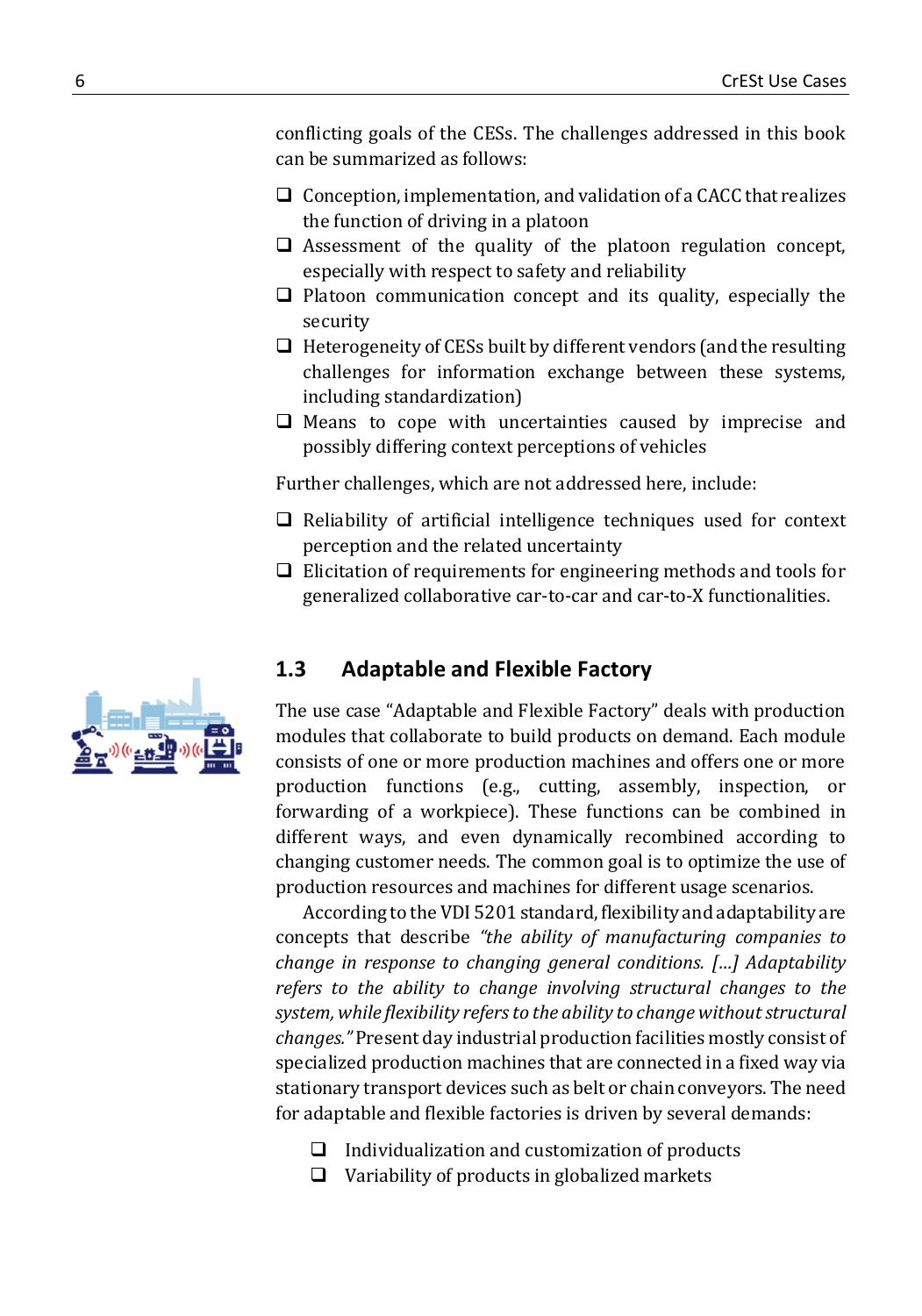- $\Box$  New or changed customer requirements
- $\Box$  Shorter product life cycles
- $\Box$  Changing markets and varying sales figures

Clearly, these demands cannot be met with traditional production systems. Adaptable and flexible factories are at the center of the fourth industrial revolution, comparable to the transition from individual manual production methods to mass production by machines in the 19th century. The ultimate vision of Industry 4.0 is to allow fully automatic production of individualized goods, reducing changeover times to zero. In order to realize this vision, several fundamental properties of a production system are required. The production process must be modular and arranged in several stages. Each production module must have a clearly defined set of capabilities and must be decoupled from other modules. Finally, the mapping of the process to modules and the topological layout of the process in the factory must be flexible. As most modern production facilities satisfy these requirements to some degree, the major obstacle to adaptable and flexible factories lies in the complexity of the corresponding systems engineering process.

Within this use case, we assume a factory is composed of multiple independent units called *production modules*. A production module can be thought of as a specific machine or device, or a tightly coupled group of machines. This covers both process industries and discrete manufacturing, where production modules are sometimes called *production cells*. Modules may be aggregated into different *production lines*that are substructures of a *production facility*. A *factory* may host several such facilities.

In our terminology, a production module or cell is a CES. The CSG is formed (statically or dynamically) according to a specific production job: it consists of all modules in the factory which take part in this particular production process. For a specific product component (e.g., a motor), this can be the corresponding production line. For a complete product (e.g., a car), the CSG consist of all modules in the corresponding production facility.

A production module is characterized by its ability to interact with the environment, which also includes communication with other production modules, humans (e.g., operators or maintenance engineers), and other entities within a factory (e.g., control systems or manufacturing execution systems). Collaboration arises from this possibility of interaction: several modules can form a production chain for a certain type of product. General functions of a module are: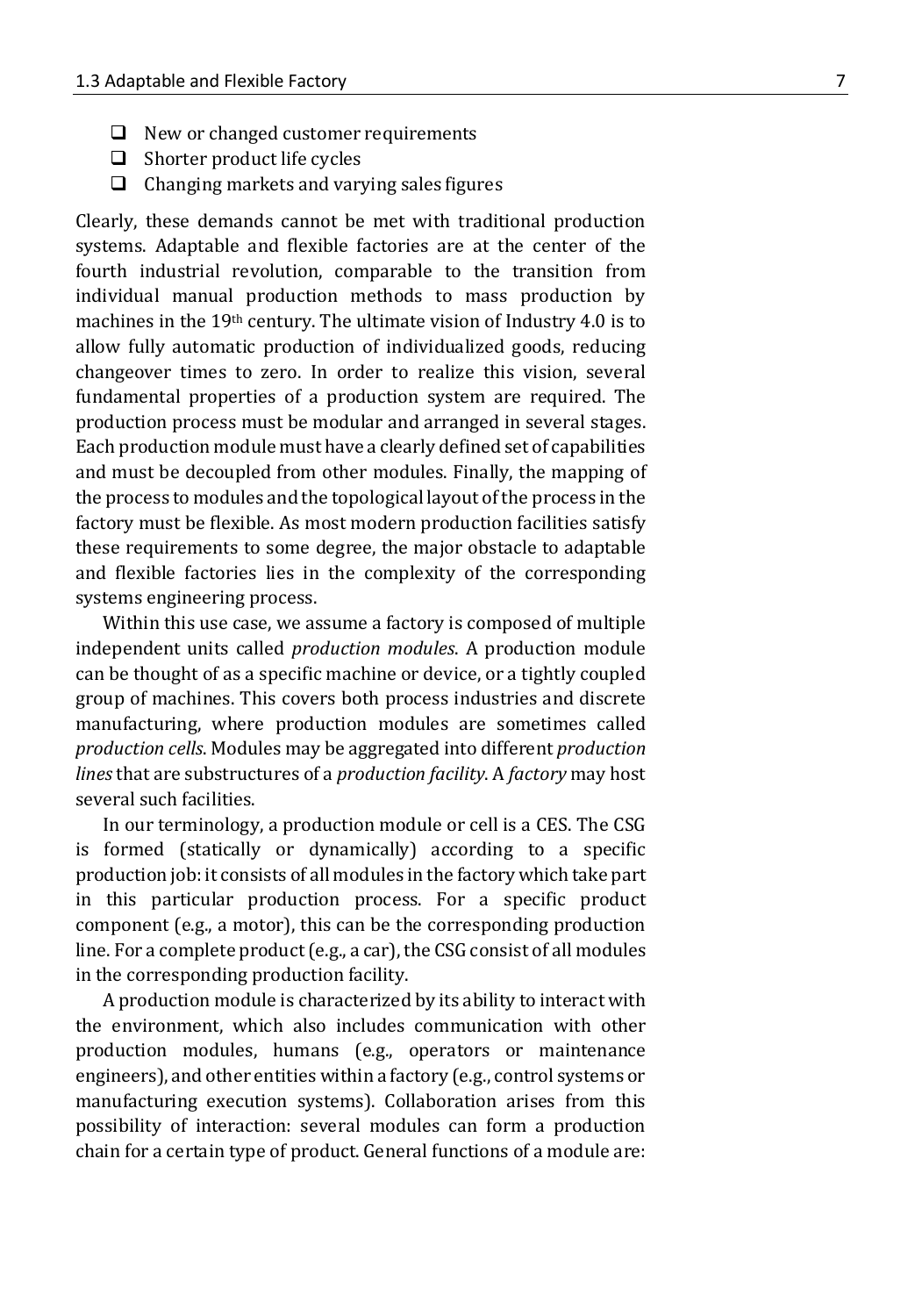- $\Box$  Processing
- □ Assembly
- Quality control for example, visual inspection
- **T** Transportation
- $\Box$  Storage of products

Flexible production modules are capable of performing different functions in the production chain. One example is a robot arm that can change the tool fitted (e.g., a welding gun) for another one (e.g., a digital camera). Adaptable production facilities are capable of changing the way the different modules are interconnected. An example is a mobile robot that can work in different production lines. This example shows that in an adaptable production facility, membership of a CES in a CSG can change dynamically.

In our use case, we consider a CSG for the production of quadrocopters. Each product consists essentially of components from five different classes:

- $\Box$  Mechanical sub-components
- Onboard electronic components
- $\Box$  Motors for the rotors
- **D** Batteries
- $\Box$  Remote control units

Each of these components is available in several different variants, hence there are a large number of different products that can be built. The production process consists of several steps, which are performed either in sequence, in parallel, or independently of each other. Typical production steps are:

- $\Box$  Pre-assembly of rotor arms and rotor
- $\Box$  Pre-assembly of the body, including mounting of onboard electronics and battery
- $\Box$  Attachment of four arms and rotors to the body
- $\Box$  Final assembly of the full product

For each individual production step, activities such as turning, sticking, molding, drilling, screwing, etc. are necessary. The order of assembly of the different parts, and a production system which can realize this production task are shown in [Figures](#page-8-0) 1-2 and [1-3](#page-8-1).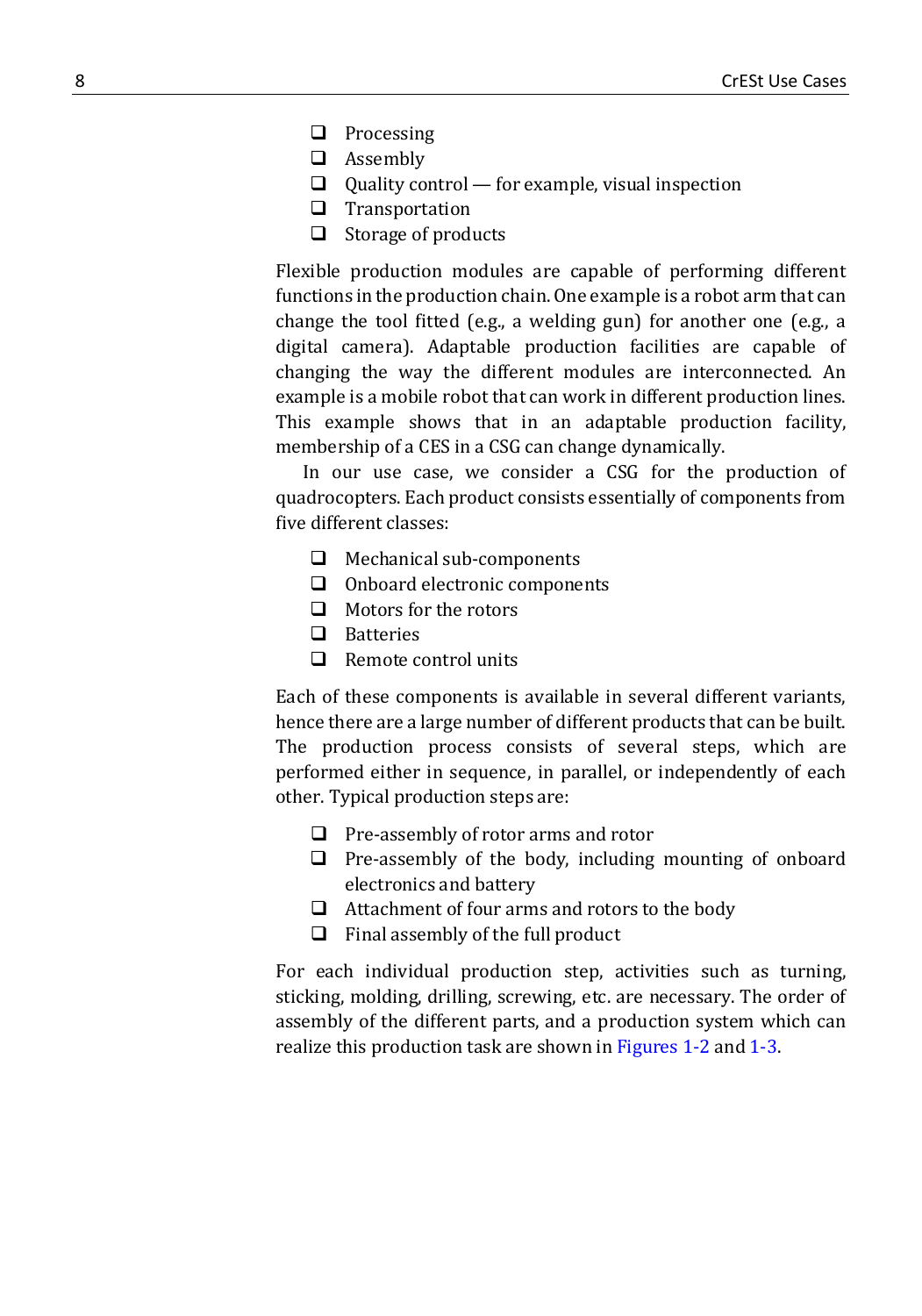<span id="page-8-0"></span>

*Fig. 1-2: Process sequences "Quadrocopter" – order of assembly*

The production facility (i.e., the CSG) is structured into two main lines and several sidelines. Each line contains several production modules (i.e., the CESs). Each module is capable of performing different processing tasks (joining, sticking, gluing, soldering, etc.), allowing a flexible production of parts for different quadrocopters within one line. Moreover, the connection between sidelines and main lines can be adapted dynamically according to changing demands. Given a certain sequence of quadrocopters to be produced, the modules collaborate to accomplish this job as quickly as possible and with the most effective use of resources. Usually, this collaboration is orchestrated by a central manufacturing execution system (MES). The MES assigns each specific step of the production process to an individual production module and adapts the flow between the production lines accordingly. However, such a centralized control component is not really necessary; it would be feasible to imagine the production modules distributing the workload among themselves.

<span id="page-8-2"></span><span id="page-8-1"></span>

*Fig. 1-3: Example production system for the assembly of a quadrocopter*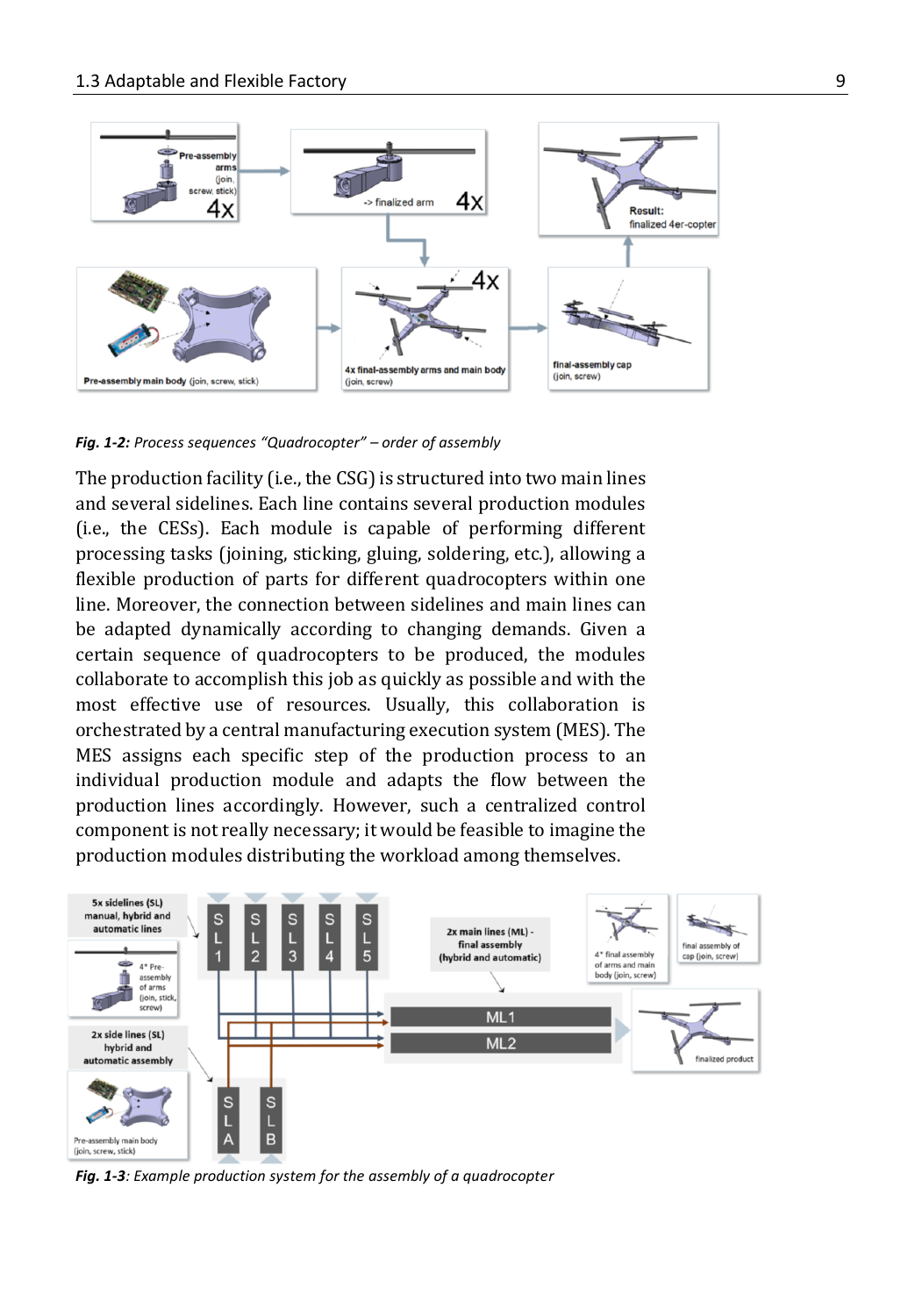The diagram in [Figure](#page-8-2) 1-3 is an abstract model of the production facility. Given appropriate models of the production modules and their interconnections in the production facility, plus a description of the necessary production steps for each product and the estimated demand for each product, the best possible system configuration can be determined via simulation. In particular, simulation can be used to show the manufacturability of certain products or sequences of products, to determine the best timing of the modules and lines, to avoid bottlenecks and optimize the layout and output of the facility, and to calculate the cost per unit and management costs. Chapter 12 shows how to create adequate models for this use case.

Challenges for the design of adaptable and flexible factories, which are addressed in this book, are as follows:

- $\Box$  Definition of engineering methods and a corresponding process for the design of an adaptable and flexible factory
- $\Box$  Integration of qualities into the engineering methods and models — for example, safety, reliability, and security
- $\Box$  Creation of models for production modules and facilities
- $\Box$  Description of production processes and validation of orders
- $\Box$  Simulation and analysis methods for these models:
	- o For proving properties of the CESs as well as the CSG
	- o For managing variability in the CSG
	- o For risk assessment and risk decomposition
- $\Box$  Engineering tools that support the adapted engineering methods
- $\Box$  Migration concept for converting a legacy production site into an adaptable and flexible factory step by step



### **1.4 Autonomous Transport Robots**

Our third use case deals with autonomous transport robots, which are driverless vehicles for loading and unloading production modules in a factory. Since they are not stationary, autonomous transport robots can realize the material flow between flexible units in an adaptable production facility. In our terminology, each robot is a CES, and the fleet of robots is the CSG that provides the transport service to the production facility. We explore a decentralized control scenario, where each robot can decide which transport job to accept and accomplish. The common goal of the fleet is to keep production going — that is, no production module may ever stop due to lack of supply material or abundance of processed material.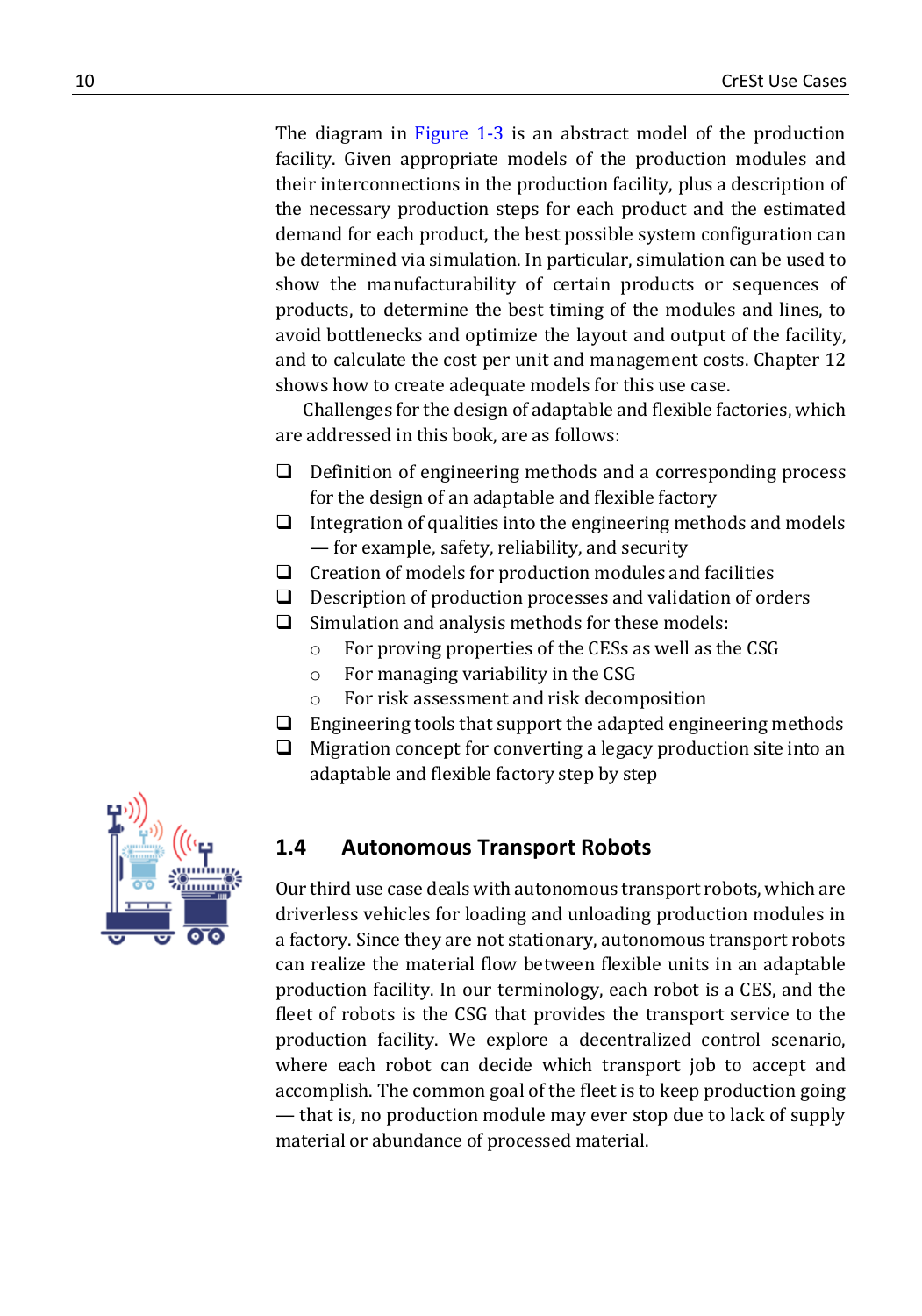In present-day factories, traditional transport systems such as conveyor belts or rollers are increasingly being replaced by automated guided vehicles (AGV). The task of these AGVs is to provide an automated flow of material between storage, machinery, workspaces, and shipping department — for example, to transport small load carriers, trays, barrels, and coils. Moreover, they can be used for the automated transport of components to quality control or refinishing operation spaces, and for the transport of tools and testing equipment to assembly lines or working spaces.

The advantages of AGVs in comparison to stationary conveyor systems are:

- $\Box$  Scalability: A fleet may grow as necessary with regard to the number of transportation tasks. If business demands grow, new vehicles can be added to the fleet easily.
- $\Box$  Changeability: The layout of a production process can be changed easily, as no stationary equipment has to be rebuilt.
- $\Box$  Fault tolerance: With stationary equipment, even a small failure of a single part often means that the whole process is halted. If one of several AGVs malfunctions, however, the others can simply take over its tasks.
- $\Box$  Reduced space: In general, vehicles use less space than conveyors; moreover, they can be stowed away if not in use. In fact, as modern transport robots use the same walkways as human factory workers, the additional space requirements are minimal.
- $\Box$  Easy deployment: Since there is no construction work necessary, AGVs can be deployed at a production site within a relatively short amount of time.

The first generation of AGVs, introduced in the 1950s, were capable of following a white line or other optical markers on the floor. They used to drive on circular one-way routes on dedicated lanes in the factory. Thus, there were only a few advantages compared to stationary conveyor systems. The second generation, which emerged around 1970, still had to use dedicated areas that humans were not allowed to enter but could localize themselves in these areas via photoelectric and inductive sensors. Thus, they could move more or less freely within a blocked segment of the traffic route, which allowed more flexibility. Laser scanners for distance measurement became available in the 1990s, with safety features available only from the 2000s. A rotating laser scanner for distance measurement can not only stop the AGV if a person approaches, it can also build a digital map of the factory environment and allow the AGV to move freely in the facility.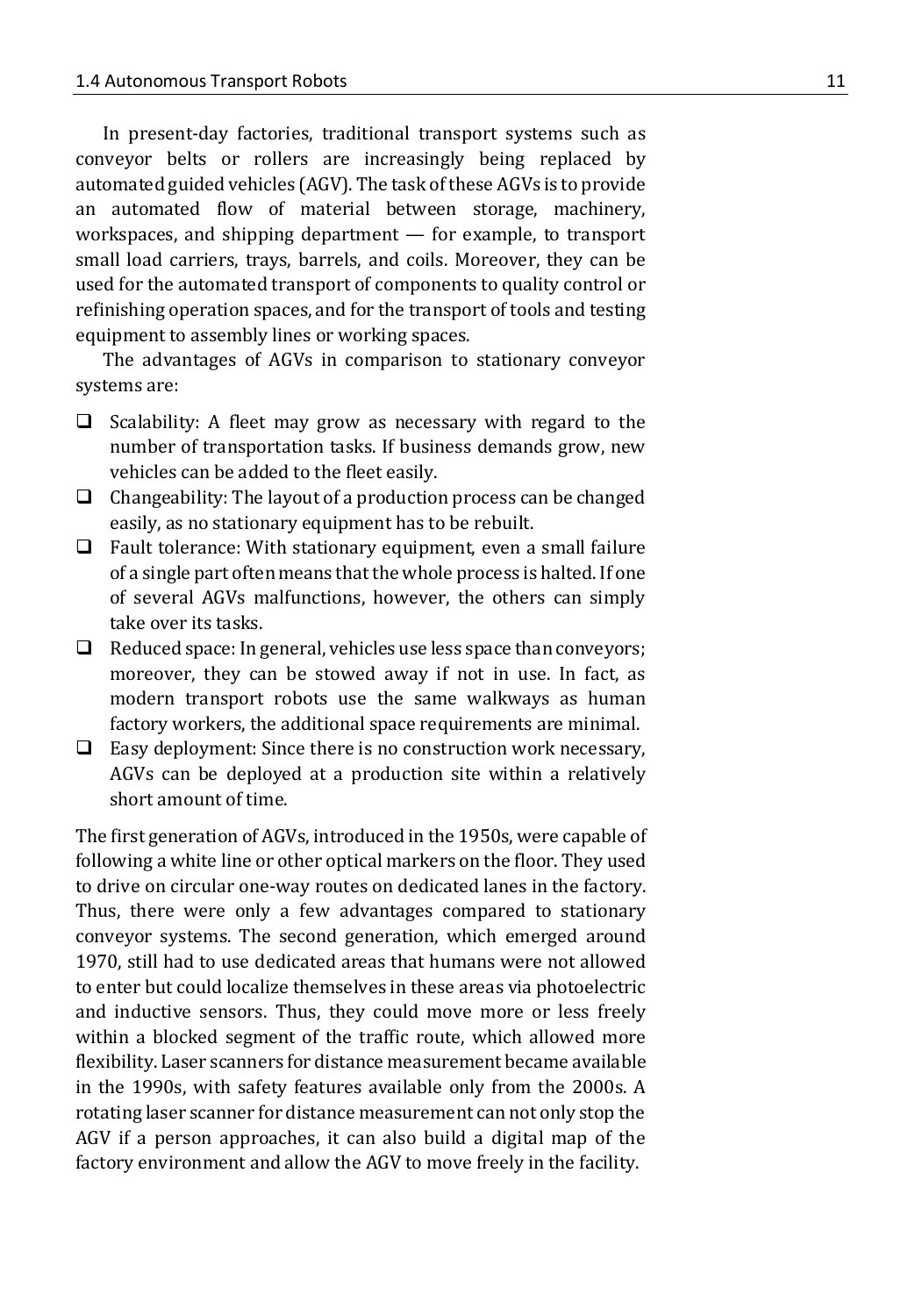An autonomous transport robot is an AGV that can navigate autonomously. It does not require any kind of markings, reflectors, or track guidance. Using a pre-recorded map of the environment, it finds its path by itself, without the need for fixed routes on traffic ways. Localization is done via comparison of the data from the integrated laser scanner with an internal map of the factory. Routing is also autonomous: when a robot receives an order to transport a load from point A to point B, it uses the map to calculate an optimal path. In the case of there being an unexpected obstacle on this path—for example, a pallet that the vehicle cannot circumvent—the robot comes up with an alternative route. If no alternative exists, the robot reports to the central management software that the order cannot be executed.

In this use case, we consider a fleet of autonomous transport robots as a CSG. Currently, transport robot fleets are managed and controlled centrally. A fleet organization system AIC (AGV interface controller) is in contact with the customer's manufacturing execution system and translates material requisitions into transportation tasks for the fleet. Criteria for the AIC's choice can include the vehicle's distance to the pick-up-area, avoiding robots driving without a task, and the battery status of the robots. From the AIC, the robots receive simple instructions with a "pick up here, carry there" structure and then plan the route to get to their destination, with each robot taking little individual action and robots gathering information first and foremost from the central controlling system.

<span id="page-11-0"></span>

*Fig. 1-4: Central and decentralized fleet management* 

Here, we are considering transport robots as individuals with goals, foresight, and an awareness of the other robots in the fleet. Individual robots are granted a higher level of autonomy, and the central AIC is no longer necessary. The task management system merely offers tasks that must be performed, and the robots distribute these amongst themselves according to individual capabilities (see [Figure](#page-11-0) 1-4). This has several advantages. Among other improvements,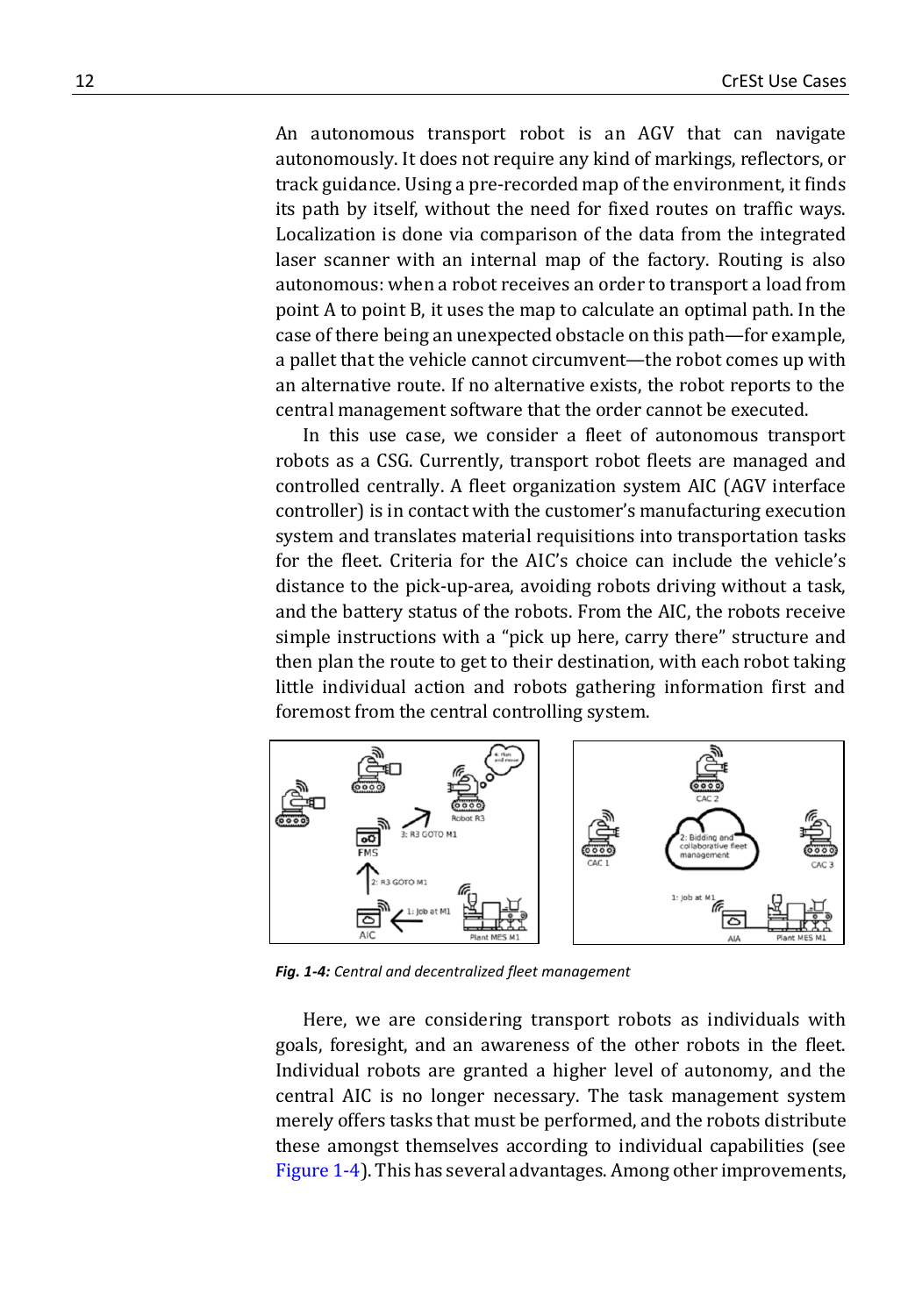it increases the overall efficiency, making more sensible use of resources and moving in ways that ensure no robot becomes a hindrance for others.

The user story in [Table](#page-12-0) 2-5 describes how autonomous cooperating robots can determine which one of them fulfils an order for transportation. If a new order is given and several robots are available to take it, there must be a decision about which one of these robots will actually perform the task. This can be accomplished via a "bidding" process in which each robot calculates its factors playing into this task — for example, how far away it currently is from the pick-up area or what its current battery charge status is. It then sends these combined factors to the other robots as a bid. Depending on which robots can offer the most practical circumstances, a distributed consensus protocol is used to decide which robot takes the order.

|   | Who?                 | What?                                                                                                                          | When?                                                                                                                                    | Why?                                                                                          |
|---|----------------------|--------------------------------------------------------------------------------------------------------------------------------|------------------------------------------------------------------------------------------------------------------------------------------|-----------------------------------------------------------------------------------------------|
| 1 | Production<br>Module | <b>Broadcasts</b><br>transportation<br>need to robots                                                                          | Every time<br>a<br>module<br>has<br>need of support<br>availability<br>or<br>(may be<br>in<br>advance<br>and/or may be<br>with priority) | The<br>production<br>process<br>- of<br>the module<br>is<br>not<br>allowed<br>to<br>stop      |
| 2 | Every<br>Robot       | Calculates a bid<br>this<br>for<br>transport (may<br>based<br>he<br>$_{0n}$<br>individual cost<br>and/or<br>other<br>criteria) | When<br>a<br>new<br>transport need<br>is notified                                                                                        | To get the<br>information<br>about which<br>robot is the<br>best fit for<br>this<br>transport |
| 3 | Every<br>Robot       | Determine<br>winner<br>by<br>distributed<br>leader election<br>algorithm                                                       | After bidding                                                                                                                            |                                                                                               |
| 4 | Winning<br>Robot     | Adds<br>the<br>transport to its<br>own transport<br>queue                                                                      | When a bid is<br>won                                                                                                                     | That<br>the<br>transport<br>need<br>is<br>satisfied                                           |

<span id="page-12-0"></span>*Table 2-5: User story for distribution of transport jobs*